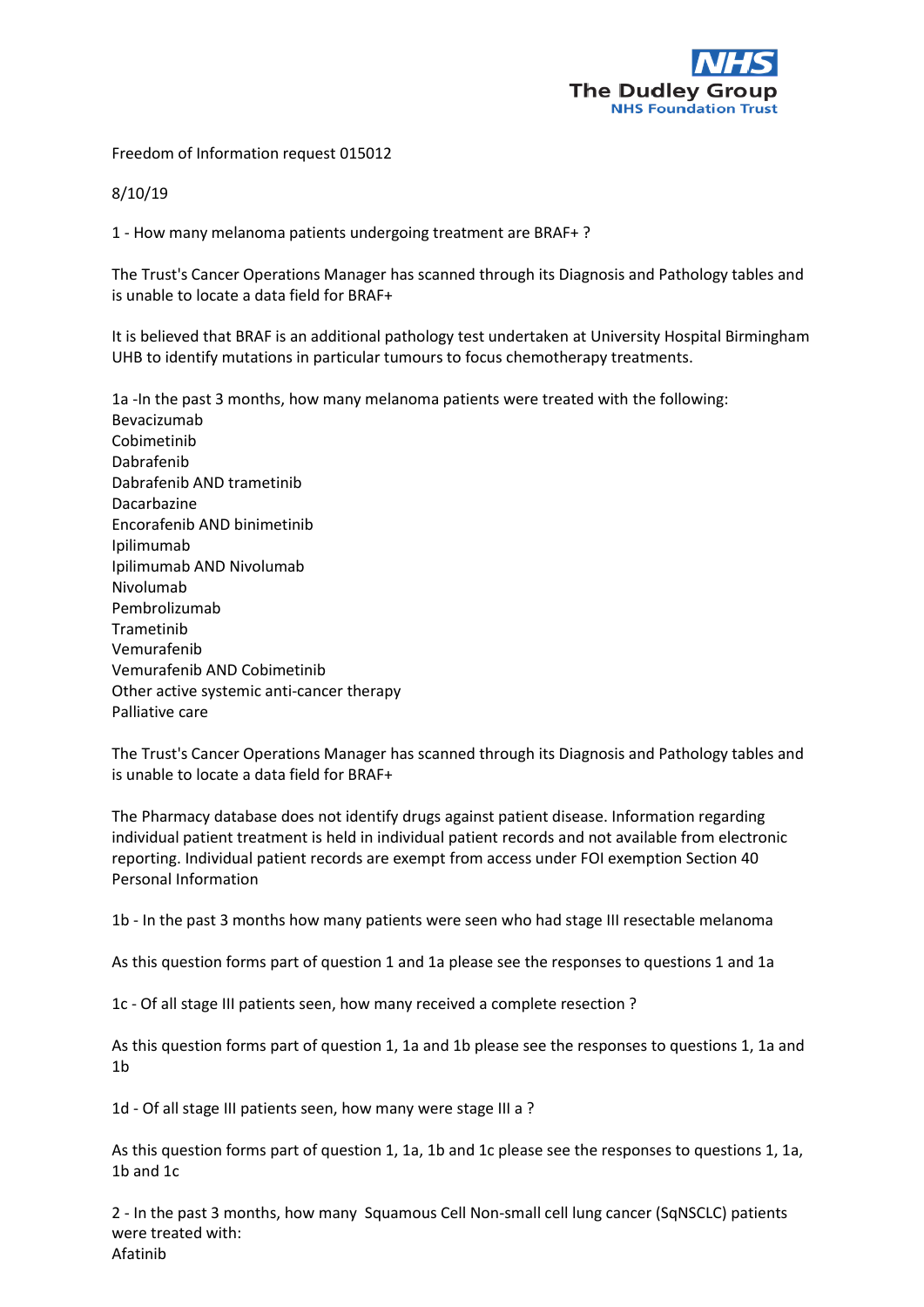Atezolizumab monotherapy Bevacizumab Docetaxel monotherapy Durvalumab Erlotinib Gemcitabine Necitumumab Nivolumab Paclitaxel Pembrolizumab monotherapy Pembrolizumab chemo in combination Pemetrexed Ramucirumab Vinorelbine and cisplatin / carboplatin Other active systemic anti-cancer therapy [please state] Palliative care only

The Pharmacy database does not identify drugs against patient disease. Information regarding individual patient treatment is held in individual patient records and not available from electronic reporting. Individual patient records are exempt from access under FOI exemption Section 40 Personal Information

3 - In the past 3 months, how many Non Squamous Cell Non-small cell lung cancer (Non SqNSCLC) patients were treated with: Afatinib Alectinib Atezolizumab mono Atezolizumab + bevacizumab + carboplatin + paclitaxel Bevacizumab Brigatinib Ceritinib Crizotinib Dacomitinib Docetaxel monotherapy Erlotinib Gefitinib Nintedanib with docetaxel Nivolumab Osimertinib Paclitaxel Pembrolizumab monotherapy Pembrolizumab chemo in combination Pemetrexed with carboplatin Pemetrexed with cisplatin Ramucirumab Other active systemic anti-cancer therapy [please state] Palliative care only

The Pharmacy database does not identify drugs against patient disease. Information regarding individual patient treatment is held in individual patient records and not available from electronic reporting. Individual patient records are exempt from access under FOI exemption Section 40 Personal Information.

4 - In the past 3 months, how many Urothelial cancer patients were treated with; Atezolizumab Carboplatinum in combination with another agent Carboplatinum single agent Cisplatinum in combination with another agent Cisplatinum single agent Nivolumab